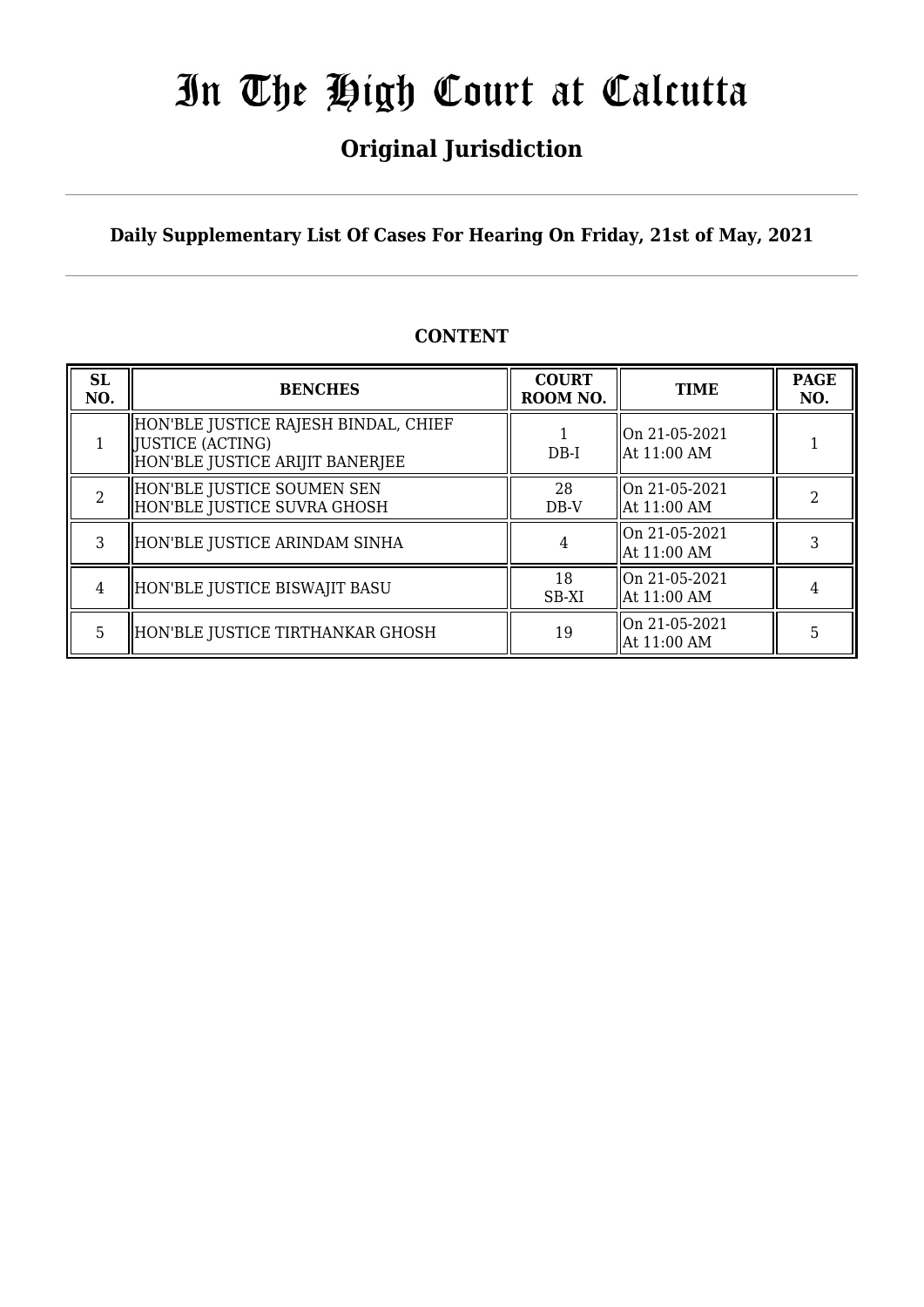

### **Original Side**

**DAILY CAUSELIST For Friday The 21st May 2021**

**COURT NO. 1**

**DIVISION BENCH (DB-I)**

**AT 11:00 AM**

**HON'BLE JUSTICE RAJESH BINDAL, CHIEF JUSTICE (ACTING) HON'BLE JUSTICE ARIJIT BANERJEE From Thursday, 20th May, 2021 to Friday, 21st May, 2021**

**Public Interest Litigation;**

**Habeas Corpus;**

**Any other matter irrespective of classification;**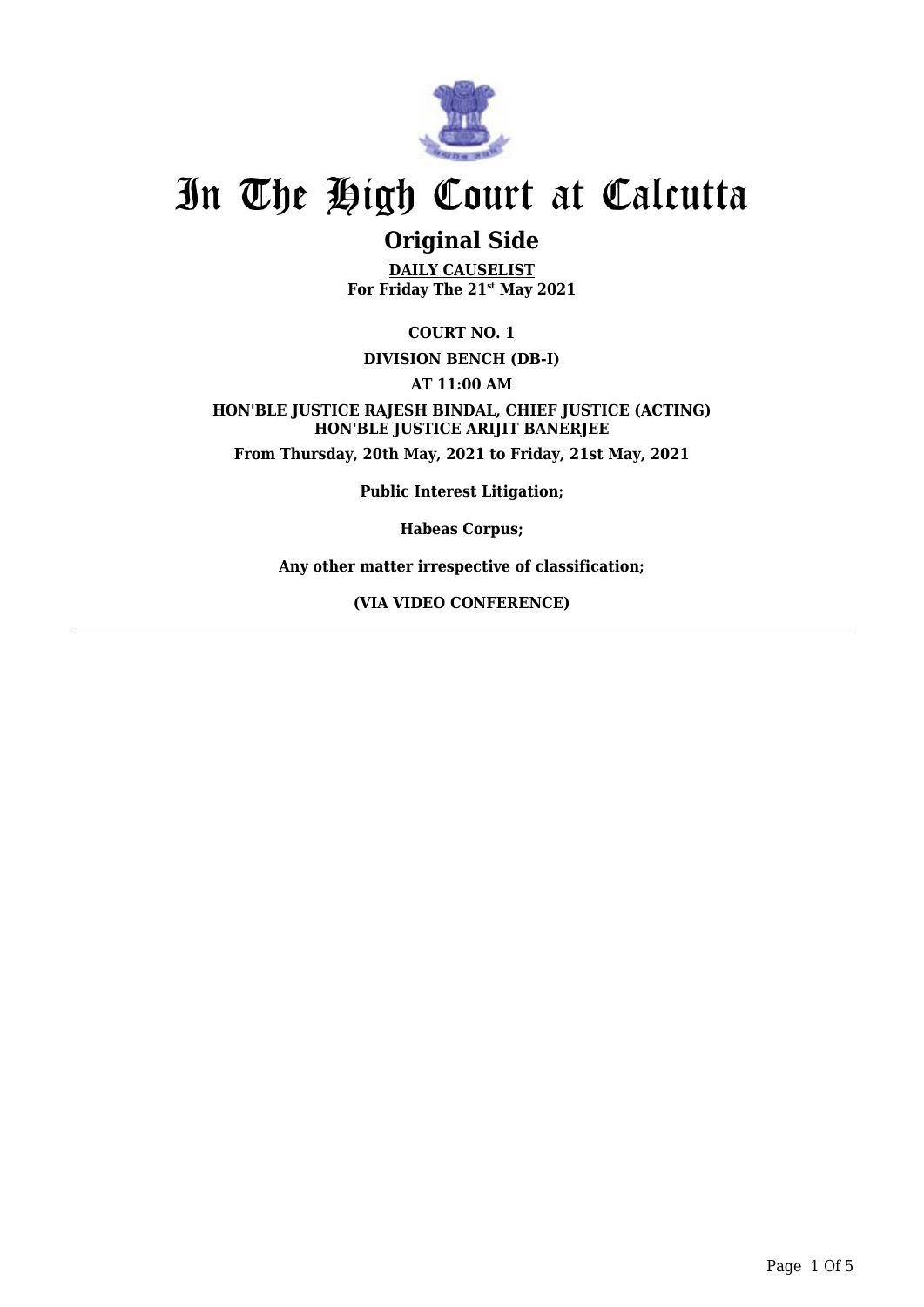

### **Original Side**

**DAILY CAUSELIST For Friday The 21st May 2021**

**COURT NO. 28 DIVISION BENCH (DB-V) AT 11:00 AM HON'BLE JUSTICE SOUMEN SEN HON'BLE JUSTICE SUVRA GHOSH From Thursday, 20th May, 2021 to Friday, 21st May, 2021 -**

**Urgent criminal and civil matters.**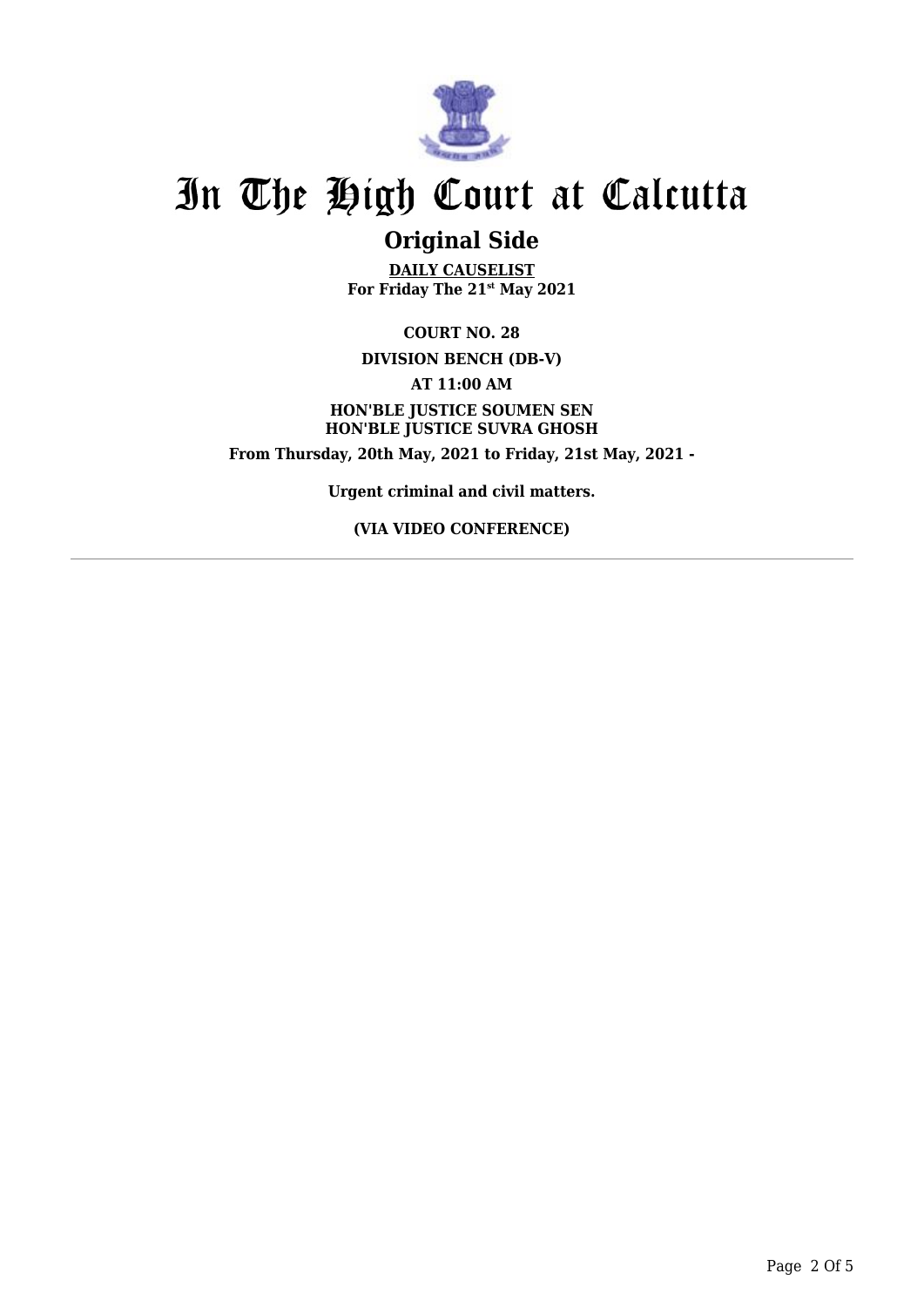

## **Original Side**

**DAILY CAUSELIST For Friday The 21st May 2021**

**COURT NO. 4 SINGLE BENCH () AT 11:00 AM HON'BLE JUSTICE ARINDAM SINHA From Thursday, 20th May, 2021 to Friday, 21st May, 2021 -**

**All urgent matters.**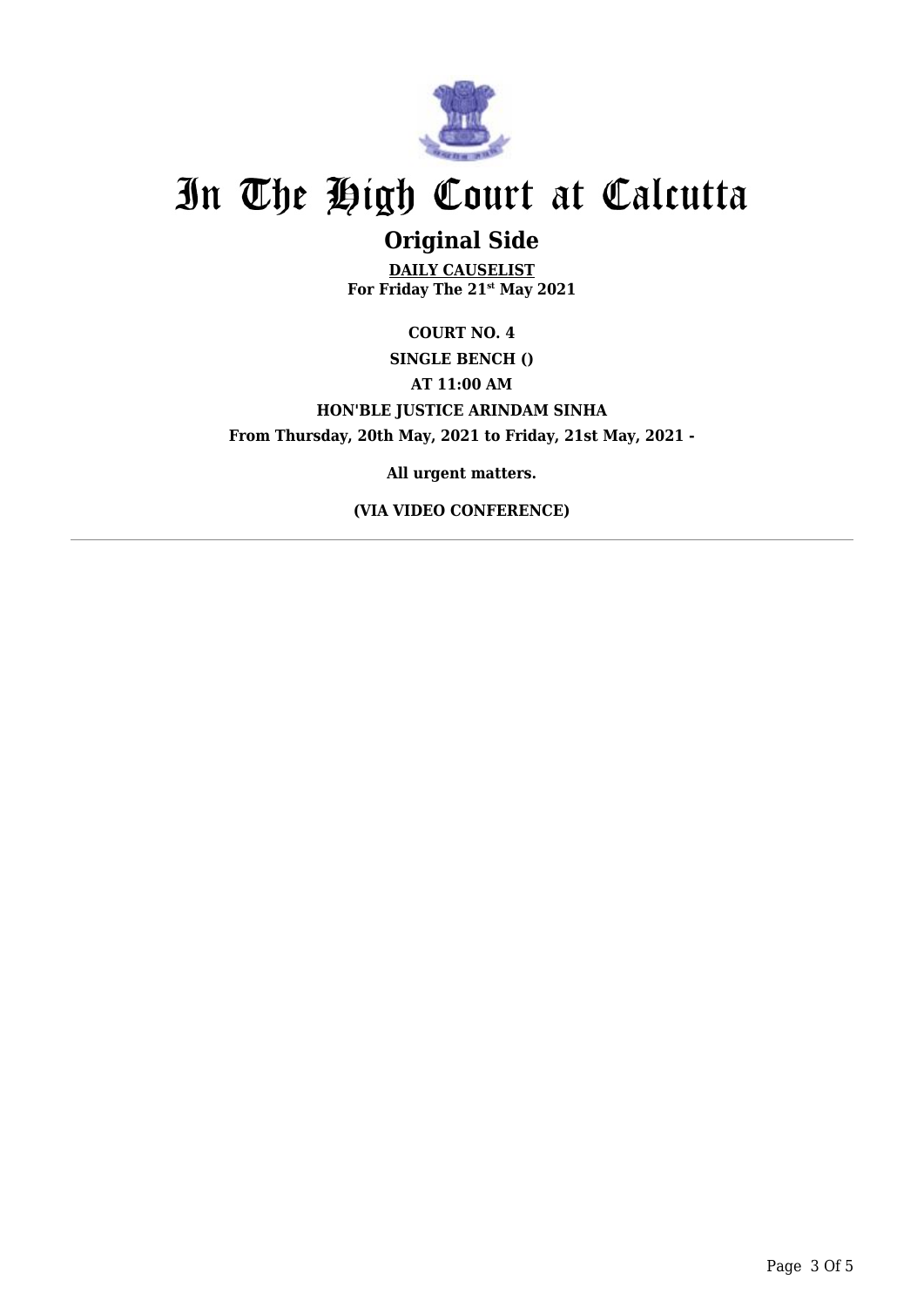

### **Original Side**

**DAILY CAUSELIST For Friday The 21st May 2021**

**COURT NO. 18 SINGLE BENCH (SB-XI) AT 11:00 AM HON'BLE JUSTICE BISWAJIT BASU From Thursday, 20th May, 2021 to Friday, 21st May, 2021 -**

**All urgent matters.**